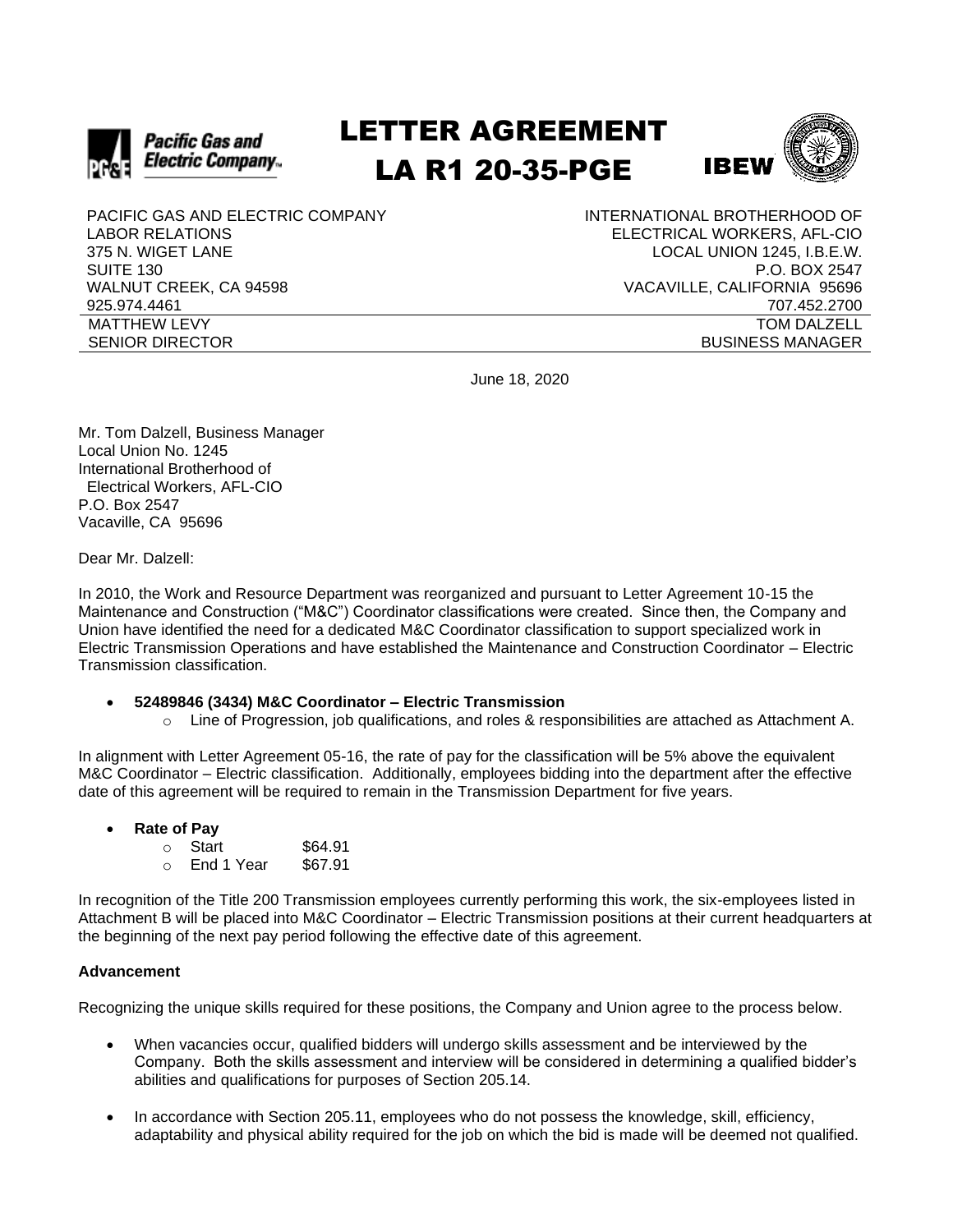• In accordance with Subsection 205.14(a) of the Agreement, the Company may place applicants into vacancies based upon the candidates' abilities and personal qualifications (as determined by the Company).

Consideration will be given to Lineman or journeyman positions above, with preference to Transmission classifications.

#### **Provisional Period**

- After three months as an M&C Coordinator, the Company will determine if an M&C Coordinator is able to develop the skills or aptitude (i.e., SAP, interpersonal, communications, job coordination) needed to perform as a coordinator. If not, the Company has discretion to release the employee back to his/her previous classification and headquarters. At any time during this three-month period, an employee may choose to return to his/her previous classification and headquarters.
- If, after the first three months of employment as an M&C Coordinator, the Company is unable to determine whether an employee will be able to develop the skills or aptitude (i.e., SAP, interpersonal, communications, job coordination) necessary to perform as a Coordinator, upon notification of the Union and the employee, the Company will have an additional three months to assess whether an employee can acquire the skills or aptitude needed to perform as a Coordinator.
- If at any time during this three-month extension the Company determines such employee is unable to develop the skills or aptitude needed to perform as a M&C Coordinator, the Company has the discretion to release the employee back to his/her previous classification and headquarters. An employee who has received this notification may, at any time during this additional three-month period, choose to return to his/her previous classification.

#### **Performance Standards**

- The Company and the Union have met in an Ad Hoc Committee and developed performance standards. Such performance standards will be applied to all M&C Coordinators and will be updated (via the Ad Hoc Committee) as needed.
- The Company has the discretion to evaluate the performance of an M&C Coordinators at any time.

## **Emergency and Routine Work**

M&C Coordinators may be utilized to perform emergency and routine work in other classifications within their LOP if qualified.

This proposed agreement has been reviewed by Assistant Business Manager Bob Gerstle.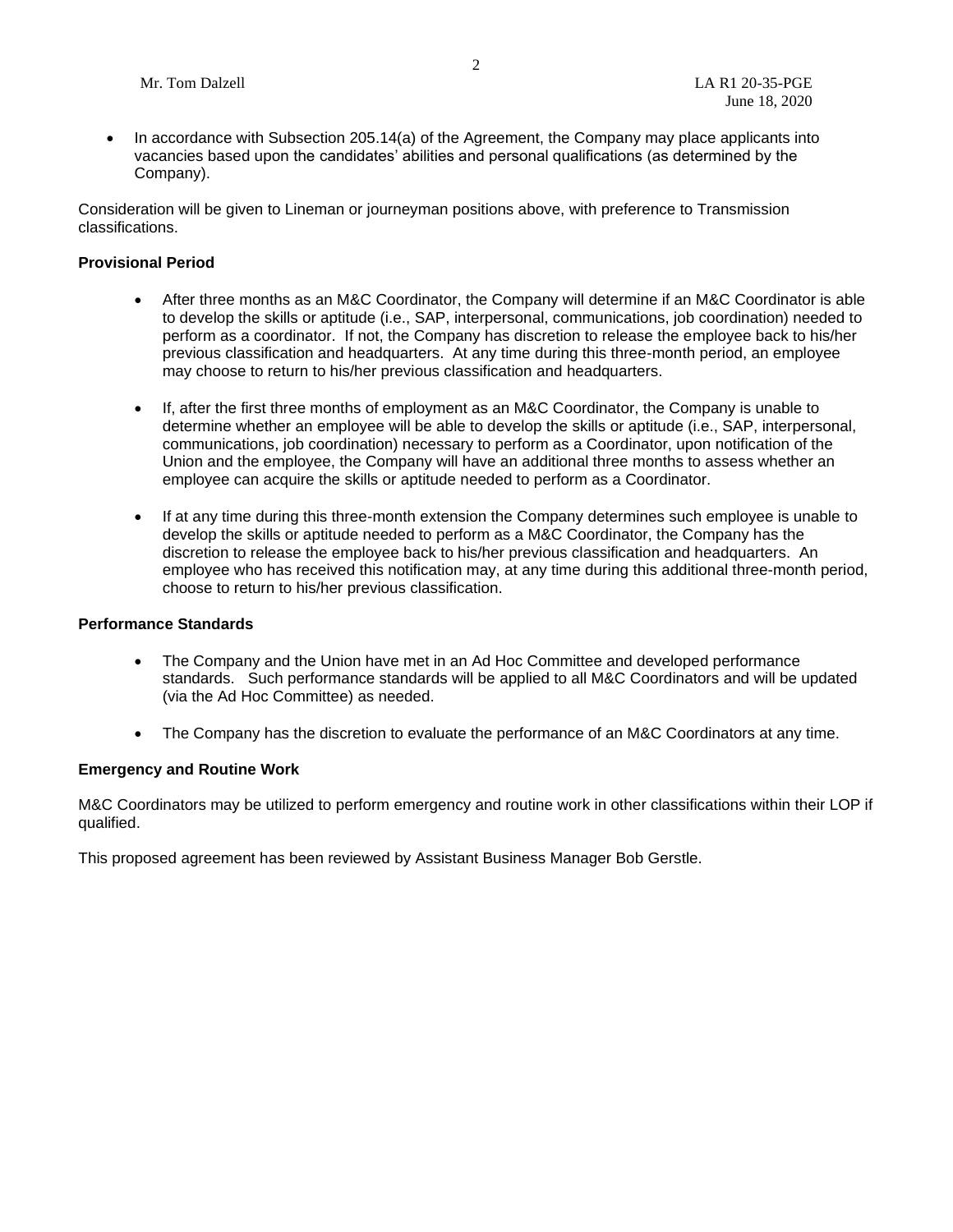If you agree, please so indicate in the space provided below and return one executed copy of this letter to the Company.

Very truly yours,

PACIFIC GAS & ELECTRIC COMPANY

With Ley

By:  $\_\_$ 

**Matthew Levy** Sr. Director

The Union is in agreement.

LOCAL UNION NO. 1245, INTERNATIONAL BROTHERHOOD OF ELECTRICAL WORKERS, AFL-CIO

, 2020 By:  ${Jun 19, 2020}$   ${By: \_\_}$ 

Tom Dalzell

Business Manager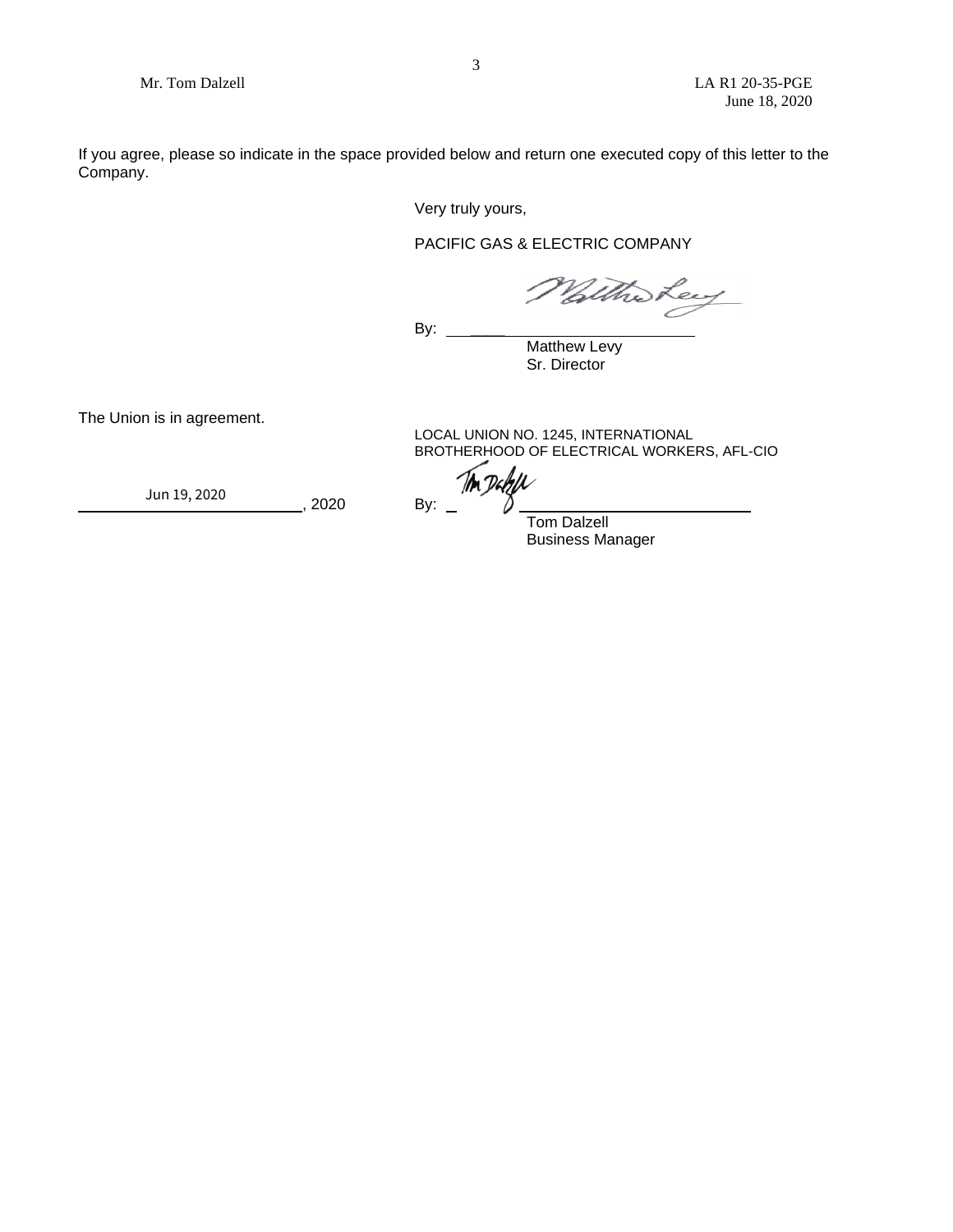## **Attachment A**

#### **52489846 M&C Coordinator – Electric Transmission**

This employee will ensure that work packages and any other preparation is done in advance so work in the field can be performed when scheduled and updates the scheduler and supervisor about progress and delays. This employee must communicate regularly with others involved with Work and Resource planning, engineering, project management, first line supervision, customers and contractors as per roles and responsibilities of the M&C Coordinator outlined in the "Client Communications Doc." Will be required to work in PG&E computer applications including but not limited to SAP Work Management, Microsoft Word and Excel, T-Line Maintenance Tracker, and Outlook.

Coordinates customer shut downs for jobs to be done working with Distribution Outage Coordinator and Distribution and Transmission Operations in the planning process.

Employees, when qualified, will prepare clearance requests to be sent to Distribution and Transmission Operations.

May be assigned to assist Supervisor in raptor outage investigations and document results with the Raptor Protection Program.

Responsible for attendance at regularly scheduled scheduling meetings. Responsible for attendance at electric compliance meetings to provide status or update on outage information or other compliance information to help inform the scheduler if additional work needs to be integrated in schedule and assist in completing Help Tickets.

Must maintain a valid Class "C" California Driver's License. Additionally, this will be a covered classification for the purposes of LA 12-32 Attachment A: "CDL List T200 & T300 Utilized for Company Convenience".

Organize, problem solve Electric Maintenance & Construction jobs with a high level of expertise. Keeps current on all standards, procedures and policies of the same. Possesses and utilizes knowledge of local codes and ordinances as applicable to deliver successfully coordinated jobs for execution by construction.

Participates in safety tailboards. Keeps current on safety issues. Utilizes safety best practices proactively in coordination prior to turning over to local headquarters.

| <b>Next Lower</b>        |             |                       | Same or Higher           |                 |                                                            |
|--------------------------|-------------|-----------------------|--------------------------|-----------------|------------------------------------------------------------|
| <b>Pay Scale</b><br>Code | Job<br>Code | <b>Classification</b> | <b>Pay Scale</b><br>Code | <b>Job Code</b> | <b>Classification</b>                                      |
|                          |             | none                  | 0140                     | 50010091        | Cableman                                                   |
|                          |             |                       | 0650                     | 50010179        | Subforeman A - Overhead                                    |
|                          |             |                       | 0651                     | 50010180        | Subforeman A-<br>Station/Hydro                             |
|                          |             |                       | 0653                     | 50010181        | Subforeman B                                               |
|                          |             |                       | 0683                     | 50010184        | Night Cable Crew Foreman                                   |
|                          |             |                       | 0737                     | 50010188        | <b>Underground Construction</b><br>Crew Foreman - Electric |
|                          |             |                       | 0738                     | 50010189        | <b>Underground Construction</b><br>Crew Foreman - Gas      |
|                          |             |                       | 0739                     | 50010190        | Electric Crew Foreman 5                                    |
|                          |             |                       | 0740                     | 50010191        | <b>Electric Crew Foreman</b>                               |
|                          |             |                       | 0746                     | 50010193        | Electric Crew Foreman -<br>Transmission                    |
|                          |             |                       | 0747                     | 50070744        | Electric Crew Foreman + 5 -<br>Transmission                |
|                          |             |                       | 0820                     | 50010199        | Cable Crew Foreman                                         |
|                          |             |                       | 0998                     | 50010227        | Compliance Inspector                                       |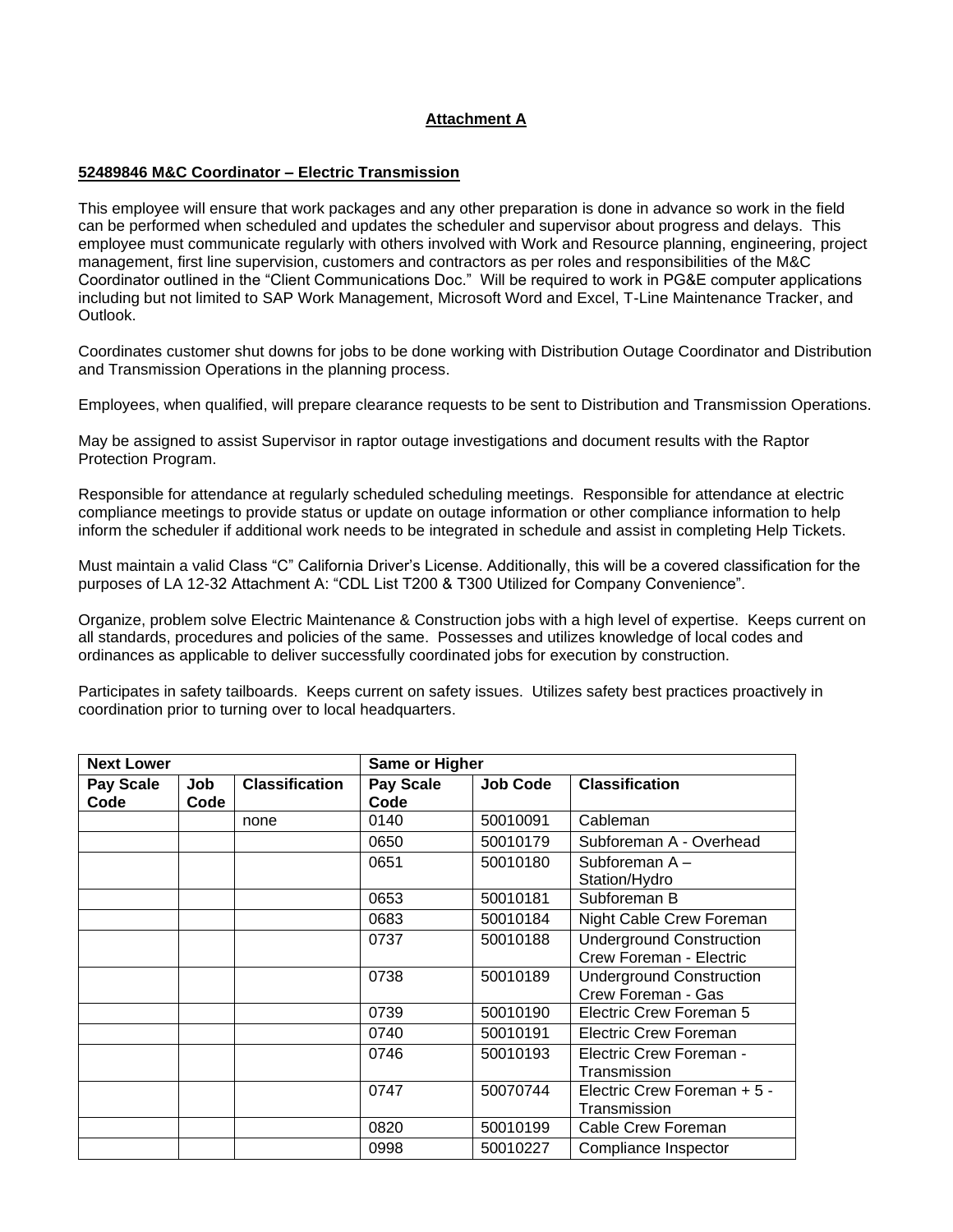| 0999 | 50010228 | Compliance Inspector -              |
|------|----------|-------------------------------------|
|      |          | Underground                         |
| 1077 | 50010234 | <b>UG Construction Journeyman</b>   |
|      |          | - Elect.                            |
| 1078 | 10010235 | <b>Underground Construction</b>     |
|      |          | Journeyman - Gas                    |
| 1094 | 50010241 | Lineman - Transmission              |
| 1093 | 50072972 | <b>Unassigned Lineman -</b>         |
|      |          | Transmission                        |
| 1100 | 50010244 | Lineman                             |
| 1103 | 50010246 | Unassigned Lineman                  |
| 1106 | 50010247 | Lineman - GC                        |
| 1108 | 50070780 | Utility Lineman - Burney            |
| 2280 | 50010375 | Cable Splicer                       |
| 2282 | 50010377 | Cable Splicer - GC                  |
| 2283 | 50010378 | Night Cable Splicer                 |
| 2286 | 50010380 | <b>Unassigned Cable Splicer</b>     |
| 2290 | 5001038  | <b>Transmission Cable Splicer</b>   |
| 2535 | 50010431 | <b>Transmission Troubleman</b>      |
| 2540 | 50010432 | Troubleman                          |
| 2550 | 50072877 | Utility Troubleman                  |
| 3573 | 51784667 | Lineman, Service                    |
| 3312 | 51784961 | Electric Crew Foreman,              |
|      |          | Service                             |
| 1005 | 50315043 | <b>M&amp;C Coordinator-Electric</b> |
| 3434 | 52489846 | <b>M&amp;C Coordinator-Electric</b> |
|      |          | Transmission                        |

### Notes:

- 1. Employee who held a journeyman or higher classification will be "B" bidders back to their immediate former line of progression within the Bidding Unit. An example would be a former (1100) Lineman would be a "B" bidder back to (1100) Lineman and (0740) Electric Crew Foreman in the Bidding Unit if that was their immediate former line of progression and meet the qualifications. If they are bidding outside of the bidding unit they will be "C" bidders. Employees from General Construction will be treated as a Title 200 employee returning to General Construction, Subsection 305.7 (b) (3).
- 2. Employees in this classification will be considered as being in the same classification as it is applied in subsection 206.1 (d) of the Agreement when applying the provision of Section 206.5. In other words, if a M&C Coordinator is being displaced as was formerly a Lineman that employee can be displaced into a Lineman position.
- 3. Roles and Responsibilities (not exclusive):
	- Coordinate scheduled maintenance and construction work to be performed by Transmission electric crews
	- Request job packages from Central Job File as they appear on T-Line Maintenance Tracker
	- Identify those that are not based on need for coordination so customer expectations can be met
	- Complete Job Site Readiness Checklist as required to ensure coordination is complete and recorded on a consistent document recognizable by all crews
	- Review electric work for permit requirements and update SAP as appropriate.
	- Must be familiar in SAP including ZORDER, Task Management, Materials Components, Material Partner, User Status Updates (secondary and tertiary statuses), Notification Long Text, System Condition, Operation Long Text, and export of data from SAP to Excel, access and running of T-Line Maintenance Tracker.
	- Communicate with contractor on jobsite and understand roles and responsibilities
	- May coordinate work and submit AFW's for contract work crews.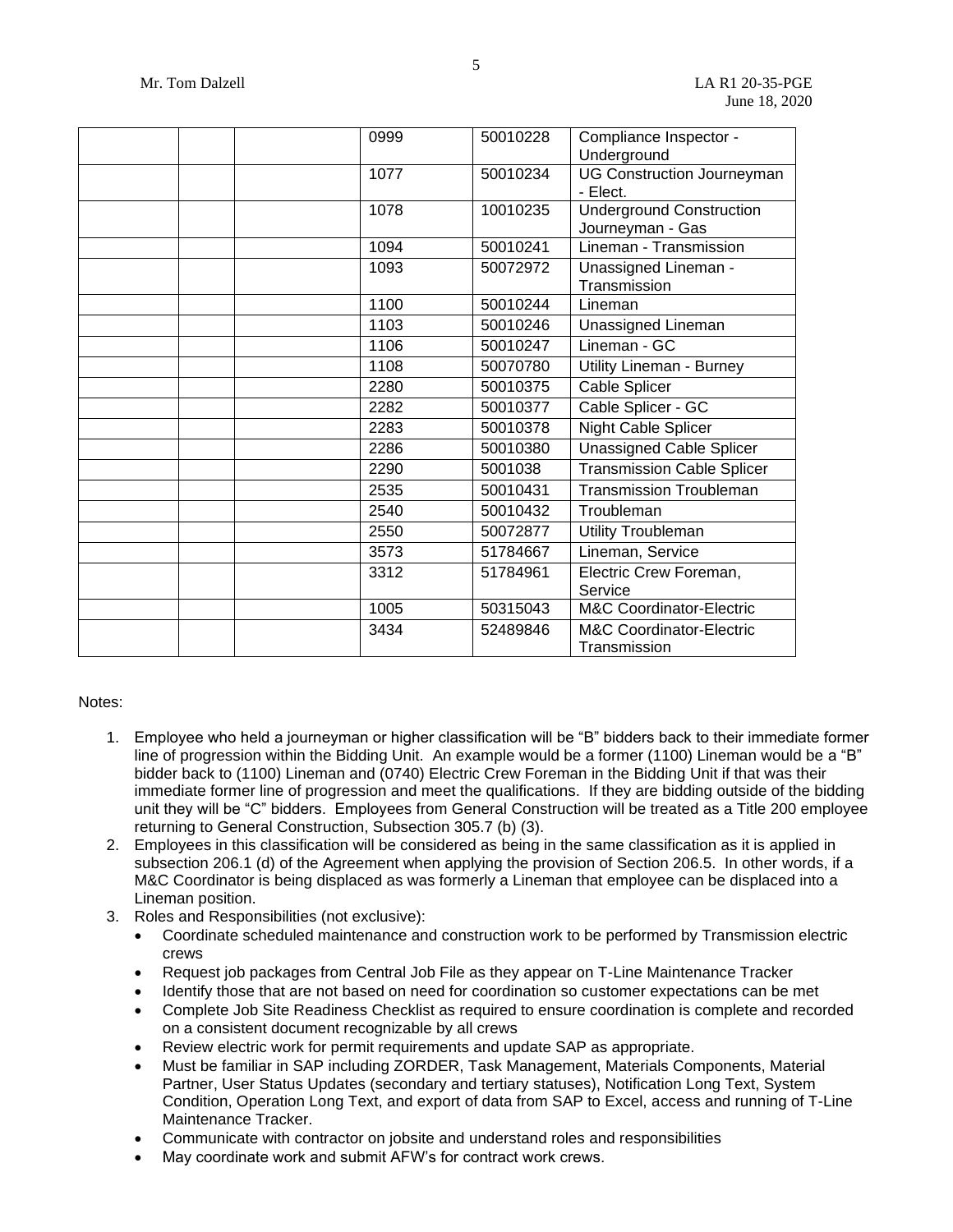- Communicate materials needs, develop solutions for backorders with Remote Material Leads and warehouse personnel
- Initiate Contract Services through SAP on the components tab process including Helicopter, Patch Paving, Traffic Control, Crane Truck, etc.
- Liaison duties between Job Owner / Customer / WRM / Distribution Outage Coordinator / Distribution Operator / Grid Control Center Operator / Engineering
- Valid USA Notification accountability on all excavation
- Place No Parking sign placement in advance of crew
- Working local knowledge of governmental work requirements in franchise
- Prepare and submit clearance / non-test requests to Distribution and Transmission Operations. Ensure requests are timely and accurate
- Ensure job packages are complete when handing over to Frontline Supervisor, including Task Completions in SAP – PC02 (i.e. CRDY\CONS)
- Provide digital pictures or sketches in packages as needed for clarity
- Work with Distribution Outage Coordinator to ensure customer notification time guidelines are met
- Facilitate communication between Centralized Scheduling and Construction regarding committed vs. non-committed work and plenty of work available for crews
- Identify need for Veg Management and resolve as appropriate
- Understand need and coordinate G for E work with other departments
- Provide complete job information / alternative options for prudent OT decisions
- 4. Qualifications:
	- a. Required or to be fulfilled within the 6-month probationary period.
	- b. Preferred Bidders Journeyman status or above
		- 0746 Electric Crew Foreman Transmission
		- 0747 Electric Crew Foreman +5 Transmission
		- 1094 Lineman Transmission
		- 1093 Lineman Transmission (Unassigned)
		- 2535 Transmission Troubleman

\* Upon exhaustion of all confirmed priority A, B, and C bidders, as in accordance with the Agreement, Company shall retain right to identify and interview candidates possibly including those listed as D or E bidders, RTW or external candidates at Company discretion.

- c. Must maintain a valid a Class C California Driver's License
- d. Ability to perform duties to work in a physical environment (required)
	- i. Qualified and able to open underground enclosures
	- ii. Physically capable to walk around construction sites of uneven ground
	- iii. Ability to lift 25 lbs. at work sites
	- iv. Physically capable to set no parking signs and other required worksite signage
	- v. Ability to look upward or downward for reasonable periods of time
- e. Electric Construction Skills
	- i. Understands Basic Electricity
	- ii. Understands Transformer connections
	- iii. Understands and is able to reference Electric Overhead standards
	- iv. Understands and is able to reference Electric Underground standards
	- v. Understands electric service standards (Green Book)
	- vi. Understands and is able to reference OH / UG Construction methods/procedures, Electric Transmission Barehand Methods and Procedures, Insulator Washing Methods and Procedures, and Electric Transmission Live Line Work Methods
	- vii. Understands Planned Shutdown notification process
	- viii. Understands Clearance application process
	- ix. Understands Arc Flash Hazard standard
	- x. Knowledge / ability to recognize and work safely around exposed energized electrical equipment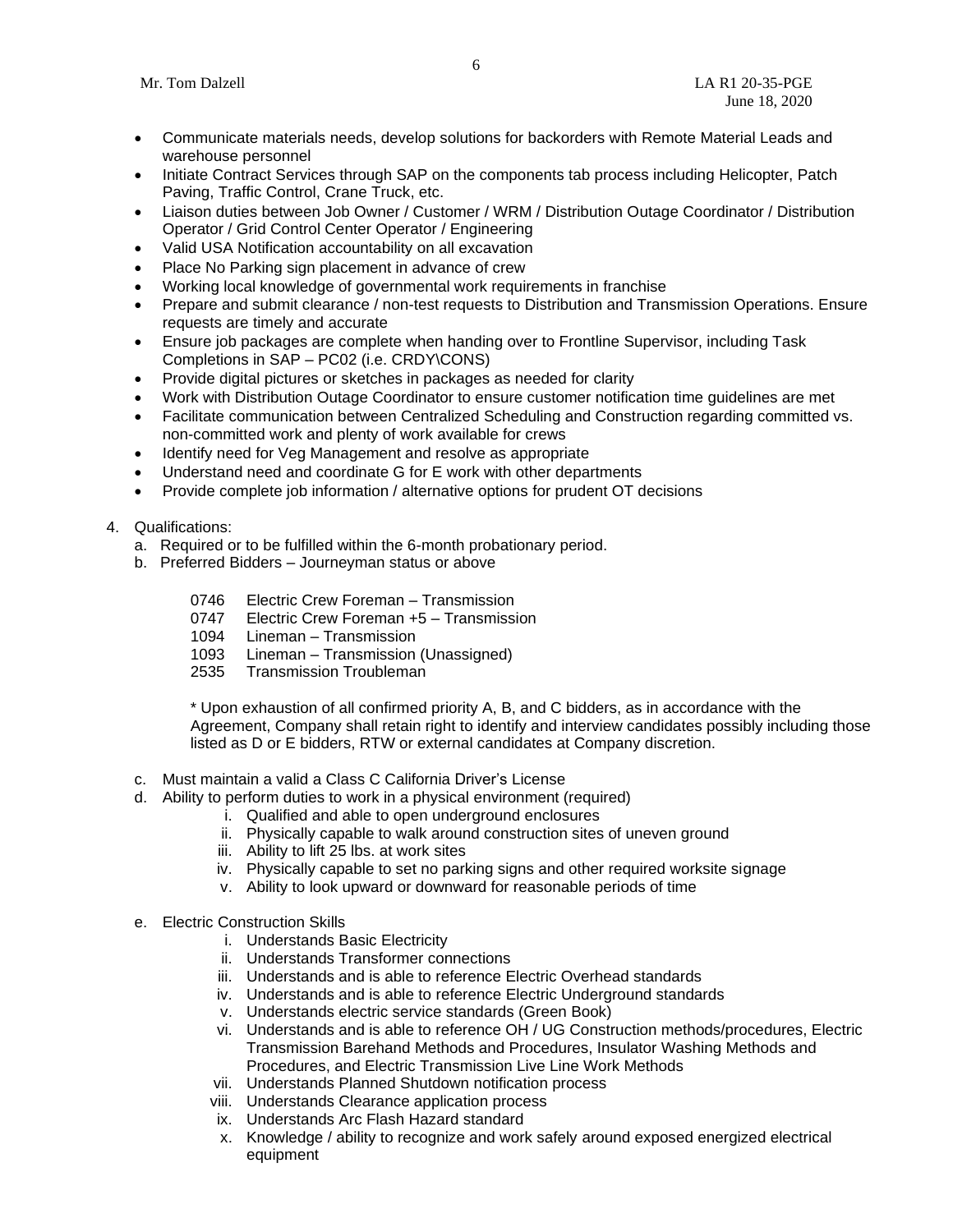- xi. Basic understanding of and ability to execute USA (Underground Service Alert) procedures
- xii. Understanding Gas / UG Electric / Joint Trench Construction & Maintenance methods & procedures
- f. Construction knowledge: Electric
	- i. Basic jobsite coordination skills
	- ii. Good understanding of a job package
	- iii. Ability to review drawings for accuracy and determine if job can be built
	- iv. Ability to ensure project has identified proper labor resources
	- v. Ability to review materials list
	- vi. Ability to understand appropriate work procedures to conduct work
	- vii. Ability to identify work that could be safely performed energized.
	- viii. Ability to conduct Raptor Outage Investigation
	- ix. Ability to understand when worksite is construction ready
	- x. Qualified to prepare accurate and timely primary clearance requests which have the least impact to our customers
	- xi. Ability to determine when secondary shutdowns are required for job.
	- xii. Ability to proactively communicate construction workable schedules
- g. Technology Systems activate and attain during six-month probationary period
	- i. SAP M&C Profile
		- 1. Work Management Order Status Screen (ZORDER)
		- 2. Materials Management Components Tab within a PM Order (coded materials\services)
		- 3. Schedule report Monitor work schedules
	- ii. General Computer skills-
		- 1. Ability to send email and manage calendar in Microsoft Outlook
		- 2. Ability to review and attach Microsoft Word documents to email
		- 3. Ability to review and attach Microsoft Excel documents to email
		- 4. Ability to use digital cameras, downloading and printing pictures
- h. Job Coordination Management
	- i. Effective interpersonal skills to include
		- 1. Communication skills
			- a. Ability to interact effectively with internal construction departments, third party contractors, permitting agencies, and customers
			- b. Ability to effectively communicate in a timely manner with supervisor regarding jobs with issues that the M&C Coordinator cannot resolve

c. Ability to effectively communicate with customers during preconstruction coordination efforts

d. Ability to proactively and promptly escalate issues to the right individuals for timely resolution and adjustment to the schedule when necessary

- 2. Effective decision-making skills.
- ii. Time Management Skills
	- 1. Ability to simultaneously coordinate numerous jobs (Task Management)
	- 2. Understand communicated prioritization of work
	- 3. Ability to coordinate deadlines for various overlapping job package requirements (i.e. USA, permits, etc.)
	- 4. Ability to work and meet deadlines in a fast-paced/high pressure environment
	- 5. Resolve scheduling conflicts and recognize optimization opportunities
- i. Ability to learn and understand local Code or Ordinance restrictions which may be applicable to a specific project in your assigned area
- j. Actively engaged with local meetings with Construction Schedule Verification
- k. Clear understanding of safety related issues that may occur on job site, in office and in vehicle for both self and others in order to help company meet its Zero OSHA, LWD, Training and Safety Incident goals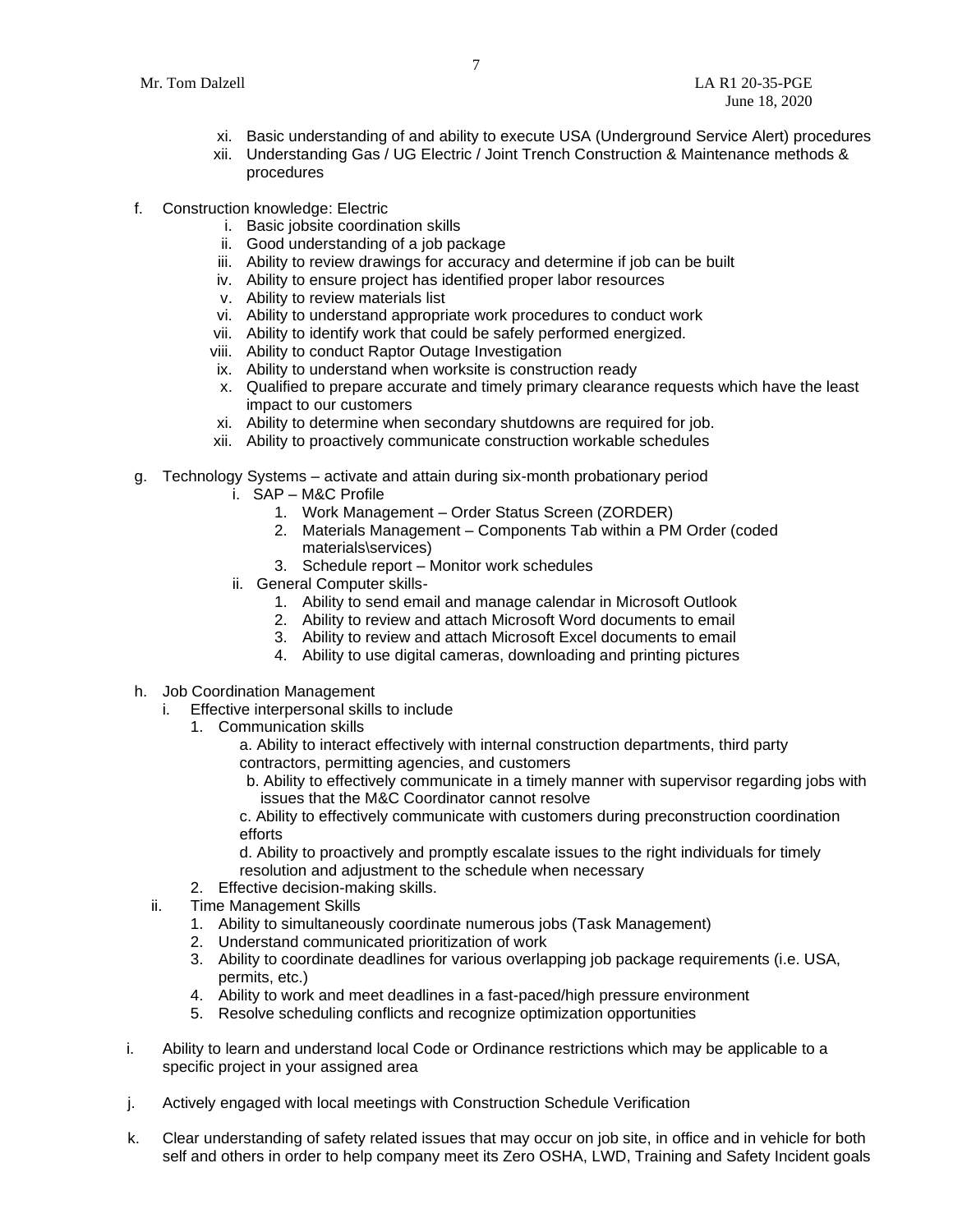## 5. Testing Requirements:

For all employees, employment tests as determined by the Company, which may include the Physical Test Battery, Industrial Skills Test, Post-Offer Physical Assessment, or other new tests deemed appropriate by the parties.